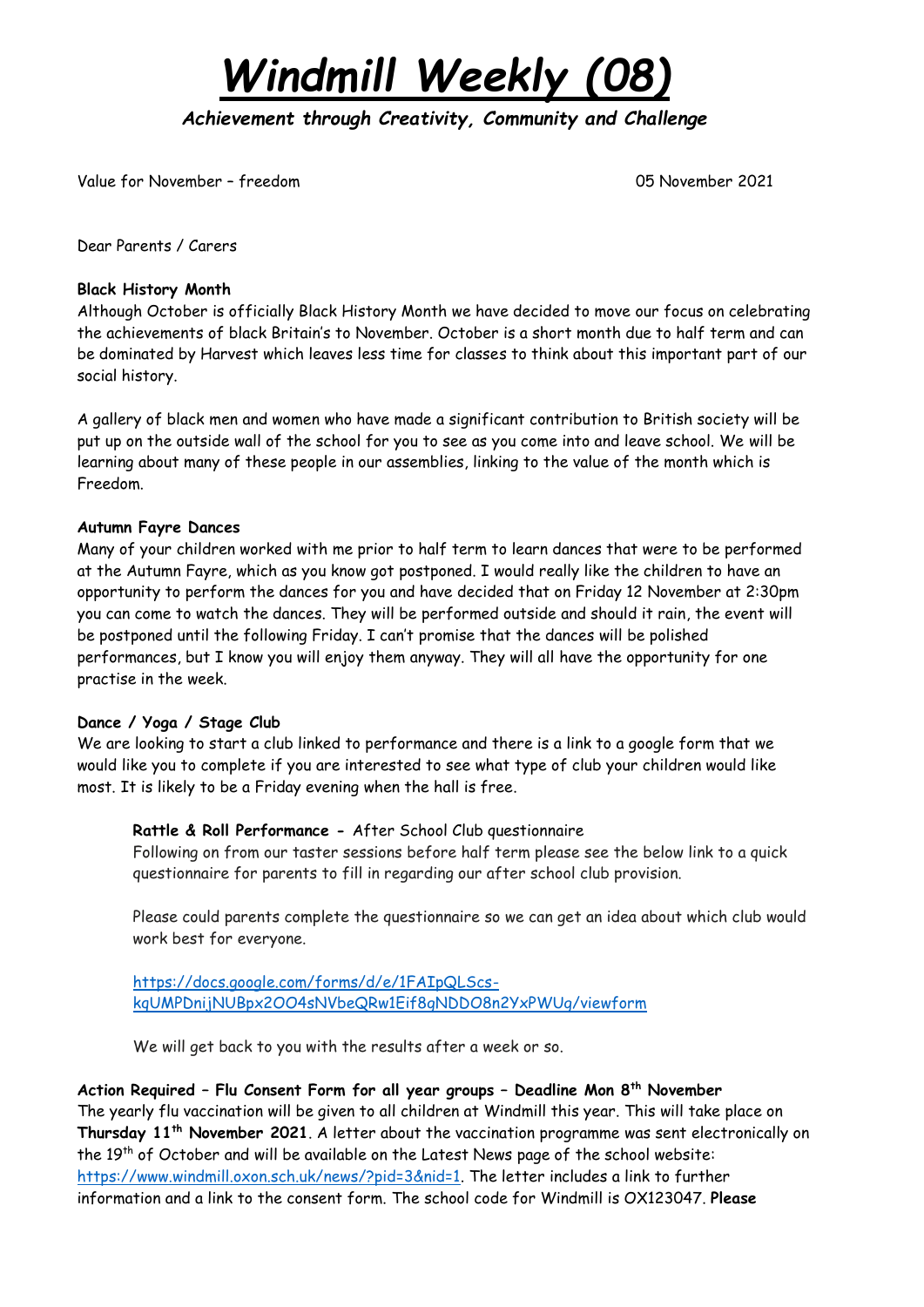**complete the online consent form by 5pm on Monday 8th November 2021.** It is important that you complete the consent form to accept or to decline the vaccination.



**Key Dates** (please note the date for 11 million takeover day has changed)

| 11 <sup>th</sup> November    | Flu immunisations - whole school           |
|------------------------------|--------------------------------------------|
| 18 <sup>th</sup> November    | Vision Screening - Reception children only |
| 26 <sup>th</sup> November    | 11 Million Takeover Day                    |
| 27 <sup>th</sup> November    | Big Xmas Sing for choir                    |
| 3 <sup>rd</sup> December     | 9.15am - 10.00 am Reception Xmas Play      |
| 6 <sup>th</sup> December     | Whole School Pantomime                     |
| 8 <sup>th</sup> December     | KS2 Xmas singing                           |
| 17 <sup>th</sup> December    | End of term @ 2.30pm                       |
| 5 <sup>th</sup> January 2022 | Start of term 3                            |

#### **School Street Closure**

We are short of volunteers to man the street closures. If any of you are able to volunteer for one off shifts, or more, please email Christine Meeson – [cmeeson@windmill.oxon.sch.uk](mailto:cmeeson@windmill.oxon.sch.uk) and she will send you the details.

#### **School Photo**

Please note the deadline for handing in school photo orders is Monday 8<sup>th</sup> November.

#### **Boys Open 7s Football**

In our opening group game we were visited on a chilly Tuesday by Tetsworth Primary. The boys were fantastic and romped home to a 7-0 victory. Well done Caleb, Walter, Ethan, Patrick, Joel, Sami, Yasin, Jamal and Liam.

#### **School Dinners / Packed Lunch**

The cost of school dinners for term 2 (Mon 1 Nov – Fri 17 Dec) is **£77.00**. **Please note that school meals must be ordered and paid for in advance**.

If you pay weekly, payments (£11.00) must be paid by Monday morning for the week ahead. **Please use the School Gateway App to make lunch money payments.**

Download the free app. Search School Gateway in your app store and download. Apple iphone users <http://schoolgateway.co.uk/iosdownload> Android phone users <http://schoolgateway.co.uk/androiddownload>

#### **After School Clubs**

The updated club list is now available to view on the extra-curricular activities section of the school website. Please book your child a place with the club leader before sending them to an after school club. Many have limited places available. Children not on the club register will not be accepted.

The timetable for Mrs Knapp's lunchtime dance and football clubs will be circulated in school. You do not need to book a place for your child for lunchtime clubs.

#### **\*\*Second Hand Uniform & Christmas Jumpers\*\***

CHRISTMAS JUMPERS now accepted for donation to PTA Second-Hand website

#### [http://tinyurl.com/WindmillOx](https://www.uniformd.co.uk/windmill-primary)

Please drop off at 46 Margaret Road- just leave your donation in the front porch.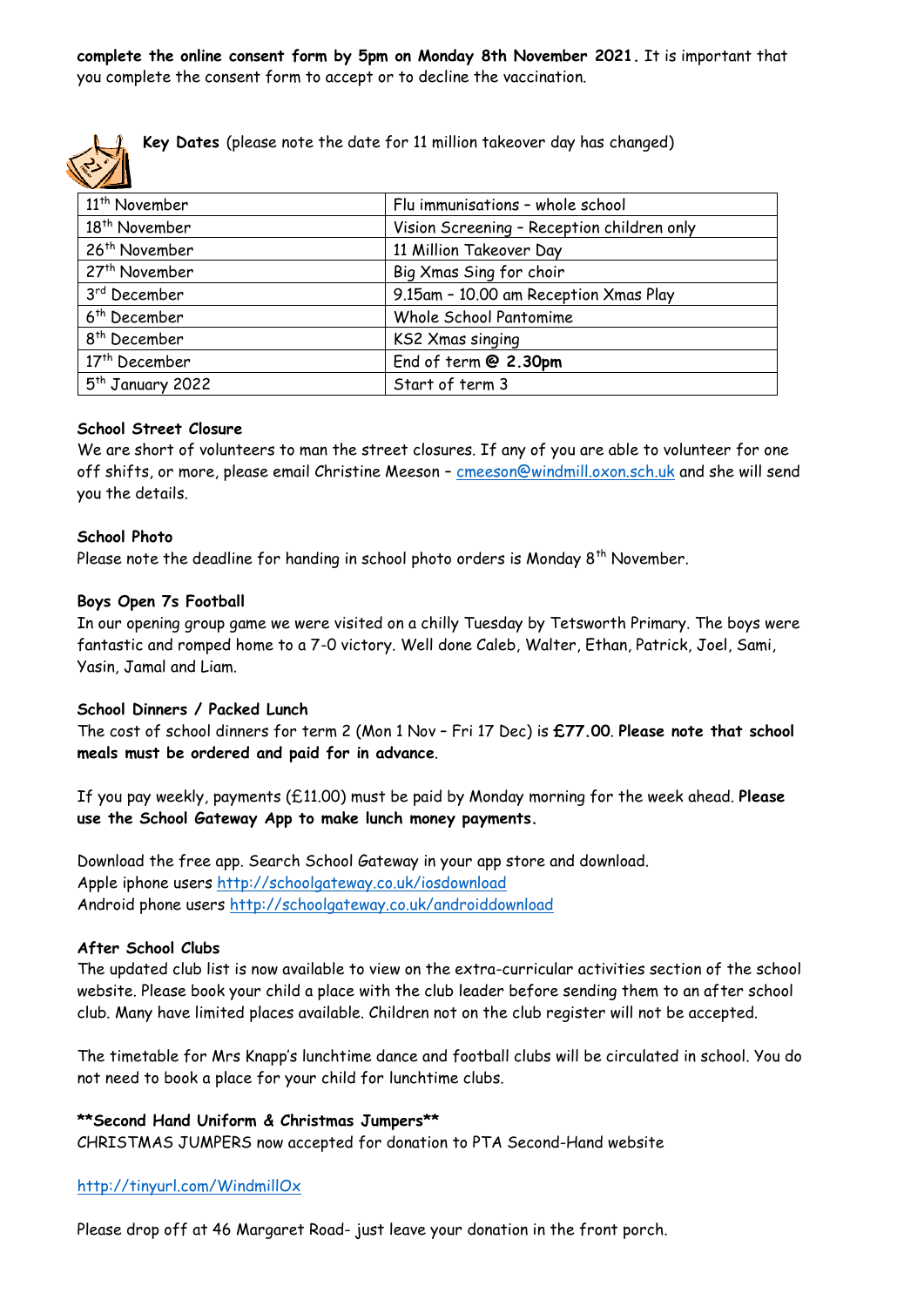Also needed: Windmill school bags Windmill PE bags PE shirts Normal school uniform items

So far, you have helped us recycle/re-home 170 items of clothing! Pretty amazing :)

Yours faithfully

Krep

Lynn Knapp Headteacher

**(If any images below are missing please view the Newsletter on the School Website – [www.windmill.oxon.sch.uk\)](http://www.windmill.oxon.sch.uk/)**

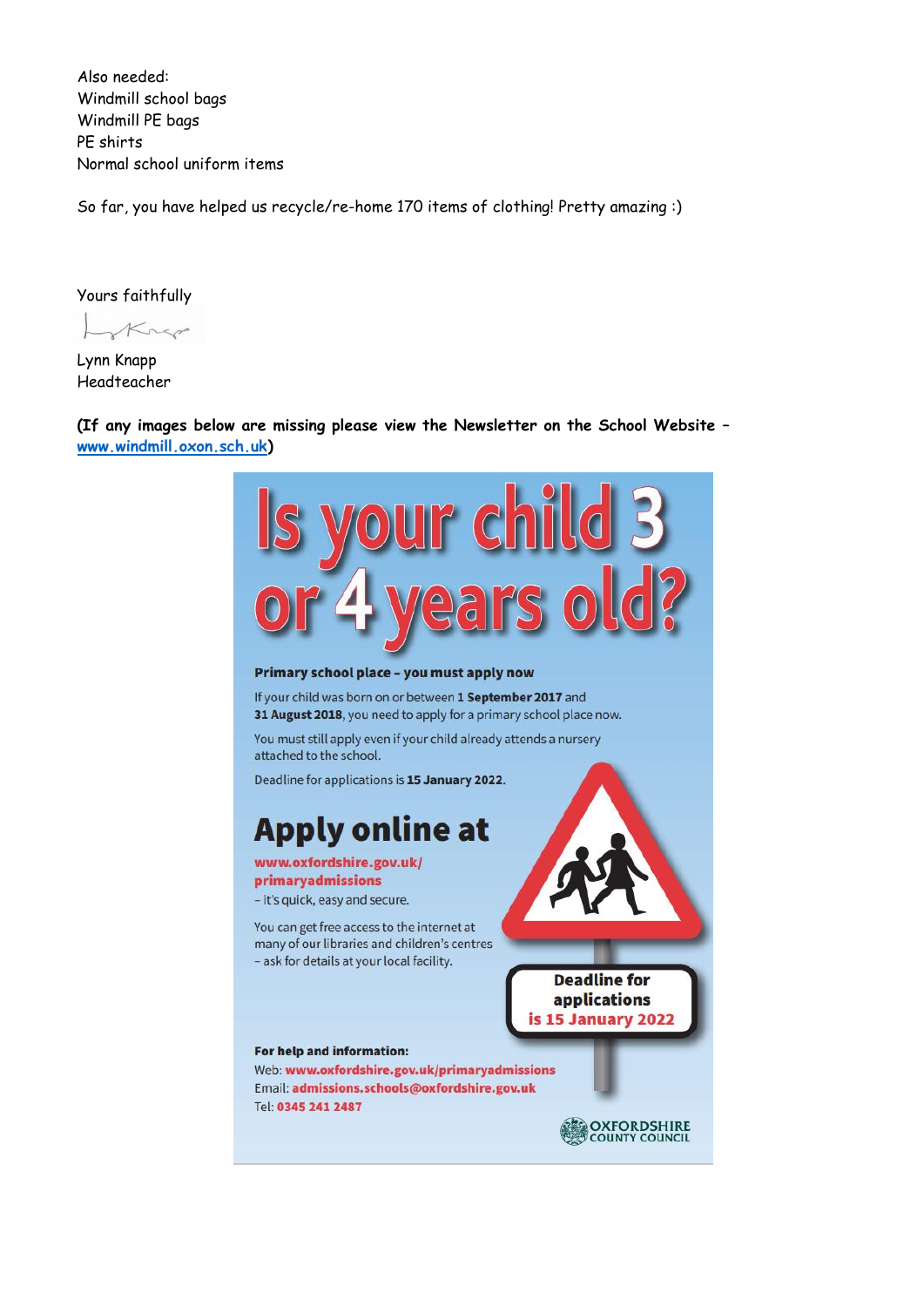# **Bike Donation Day!**

Oxfordshire Fire and Rescue Service and Active Oxfordshire are working in partnership with charity partners and local authorities to provide bicycles for young people and their families across Oxford & Oxfordshire.

On Saturday 6<sup>th</sup> November they are hosting a Bike Donation event from 10.00am - Midday at: Slade Park fire station Horspath Driftway **Headington** OX3 7JG

They are requesting bikes of **reasonable condition** to be donated that will then be refurbished, safety checked, and provided to young people and their families who are facing financial barriers to cycling

If you have a bike that is no longer used and is still serviceable, please consider donating it!

## **If you would like to donate a bike, all you need to do is:**

- Come along with the bike(s) to the Slade Park fire station on Horspath Driftway on **Saturday 6 th November, between 10.00am – Midday**
- Members of Oxfordshire Fire and Rescue Service will be on hand to receive your donation – it's as simple as that!

Your bike could make a big difference to a local family, here is what other families have had to say about their bikes:

*"it gets me to A to B and gets the kids out as well so I'm happy" "it's opened up a whole new Oxford to us" "it has really brought us together as a family"*

We hope to see you on Saturday 6<sup>th</sup> November

NB: Please do not leave any donated bikes at the fire station, outside the 10.00am – 12.00pm on Saturday 6<sup>th</sup> November.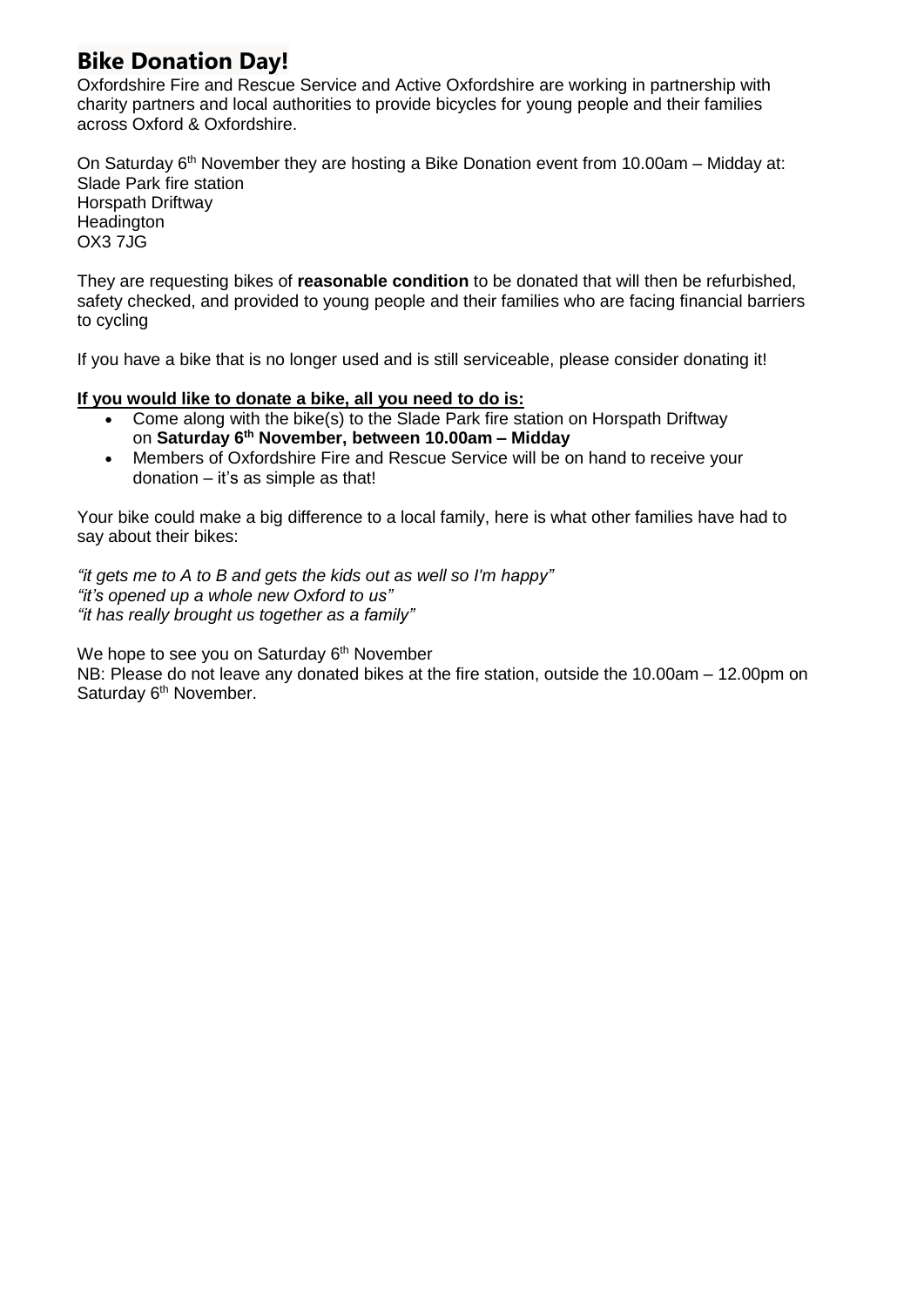



# **Saturday 6 November 2021**  $11$  am  $-12$  pm

YOI

ENCE



Science Bazaar Saturdays presents Mission Nutrition! Join us for an interactive session to explore how scientist assess body composition and learn more about the food we eat! This virtual event is FREE and open to all. Fun for all the family and most suitable for  $5 - 12$  years.

# Register at:

ВF

https://brookes.zoom.us/meeting/register/tZAscuusrTojHNaXlQthv FGwbagOp512kgV7







sciencebazaar@brookes.ac.uk